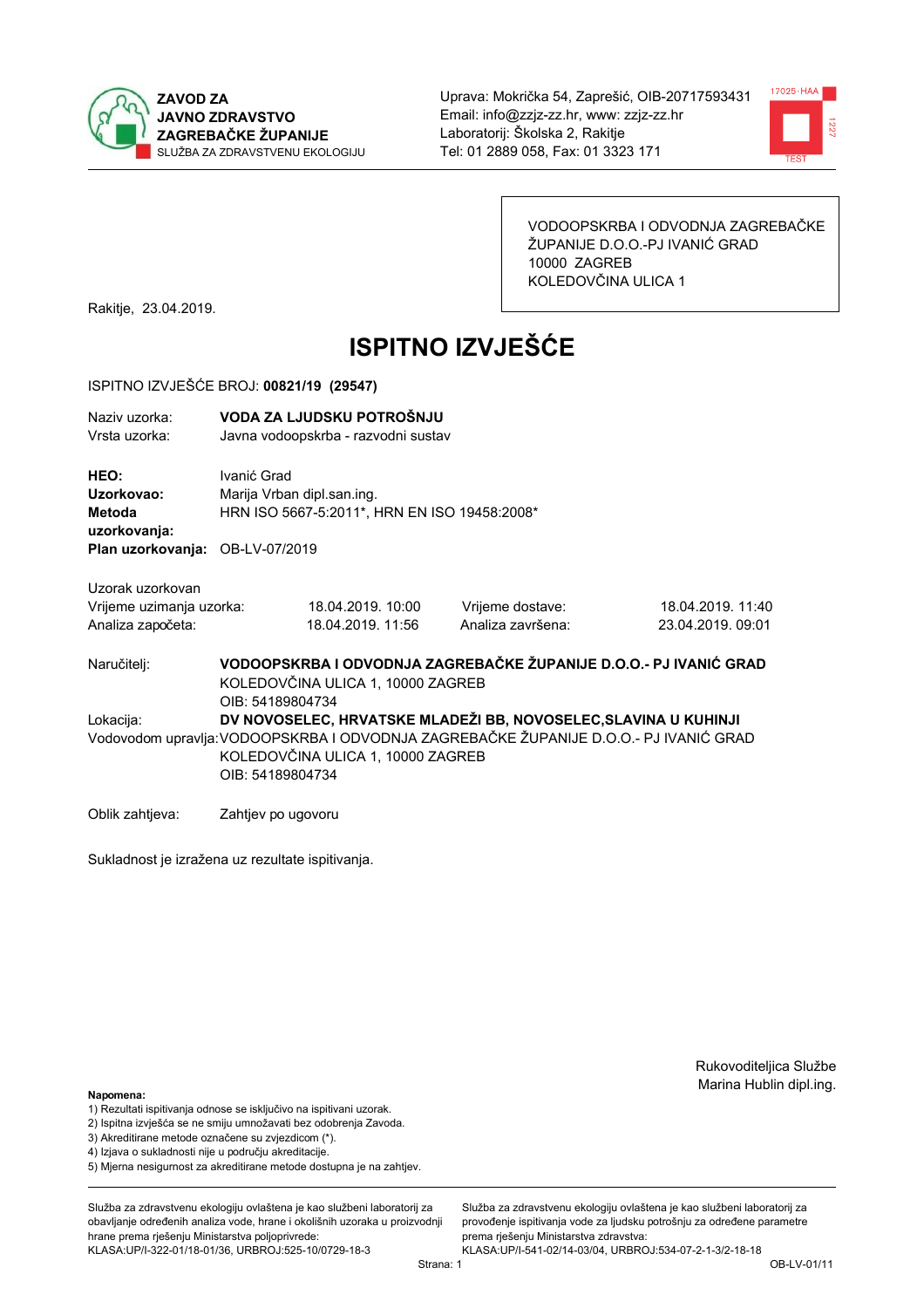## **REZULTATI ISPITIVANJA:**

Ispitno izviešće rezultat je elektroničke obrade podataka te je punovažeće bez žiga i potpisa

| Pokazatelj                | <b>Metoda</b>                           | <b>MJ</b>               | <b>Rezultatt</b> | MDK**         | <b>Sukladno</b> |
|---------------------------|-----------------------------------------|-------------------------|------------------|---------------|-----------------|
| Temperatura               | Standard Methods 21st Ed.<br>2005.2550B | $^{\circ}$ C            | 14,5             | 25            | DA              |
| Slobodni rezidualni klor  | HRN EN ISO 7393-2:2018                  | mg/L $Cl2$              | 0,11             | 0,5           | DA              |
| Boja                      | HRN EN ISO 7887:2012                    | mg/L Pt/Co skale        | < 5              | 20            | DA              |
| Mutnoća                   | HRN EN ISO 7027-1:2016*                 | NTU jedinica            | 0,17             | 4             | DA              |
| <b>Miris</b>              | HRN EN 1622:2008                        |                         | bez              | bez           | DA              |
| Okus                      | HRN EN 1622:2008                        |                         | bez              | bez           | DA              |
| pH                        | HRN EN ISO 10523:2012*                  | pH jedinica             | 7,5              | $6, 5 - 9, 5$ | DA              |
| Temp.pri određivanju pH   |                                         | $^{\circ}$ C            | 16,9             |               |                 |
| Elektrovodljivost         | HRN EN 27888:2008*                      | µScm-1 pri 20°C         | 428              | 2.500         | DA              |
| Utrošak KMnO <sub>4</sub> | HRN EN ISO 8467:2001                    | mg/L O <sub>2</sub>     | 0,5              | 5             | DA              |
| Kloridi                   | HRN EN ISO 10304-1:2009*                | mg/L CI                 | 9,5              | 250           | DA              |
| Nitriti                   | HRN EN ISO 10304-1:2009*                | mg/L $(NO2)$            | < 0.050          | 0,5           | DA              |
| Nitrati                   | HRN EN ISO 10304-1:2009*                | mg/L (NO <sub>3</sub> ) | 4,1              | 50            | DA              |
| Amonij                    | HRN ISO 7150-1:1998*                    | mg/L (NH                | < 0,05           | 0,5           | DA              |

trezultat izražen kao manje od (<) odnosi se na granicu kvantifikacije

\*\*maksimalno dozvoljena koncentracija

#### Izjava o sukladnosti

Prema ispitanim parametrima uzorak vode JE SUKLADAN zahtievima članka 5. Zakona o vodi za ljudsku potrošnju (NN 56/2013, 64/2015, 104/2017, 115/2018) i priloga I Pravilnika o parametrima sukladnosti, metodama analize, monitoringu i planovima sigurnosti vode za ljudsku potrošnju te načinu vođenja registra pravnih osoba koje obavljaju djelatnost javne vodoopskrbe (NN 125/2017).

> Voditeljica Odsjeka Nikolina Ciban dipl.ing.

## Odsjek za mikrobiološka ispitivanja voda

### **REZULTATI ISPITIVANJA:**

Ispitno izvješće rezultat je elektroničke obrade podataka te je punovažeće bez žiga i potpisa

| Pokazatelj             | <b>Metoda</b>           | <b>MJ</b>   | <b>Rezultat</b> | MDK** | <b>Sukladno</b> |
|------------------------|-------------------------|-------------|-----------------|-------|-----------------|
| Ukupni koliformi       | HRN EN ISO 9308-1:2014* | broj/100 mL |                 |       | DA              |
| Escherichia coli       | HRN EN ISO 9308-1:2014* | broj/100 mL | < 1             |       | DA              |
| Enterokoki             | HRN EN ISO 7899-2:2000* | broj/100 mL | < '             |       | DA              |
| Pseudomonas aeruginosa | HRN EN ISO 16266:2008*  | broj/100 mL | < 1             | 0     | DA              |
| Aerobne bakt -36 C/48h | HRN EN ISO 6222:2000*   | broj/1 mL   |                 | 100   | DA              |
| Aerobne bakt -22°C/72h | HRN EN ISO 6222:2000*   | broj/1 mL   | < 1             | 100   | DA              |

\*\*maksimalno dozvoljena koncentracija

#### Izjava o sukladnosti

Prema ispitanim parametrima uzorak vode JE SUKLADAN zahtjevima članka 5. Zakona o vodi za ljudsku potrošnju (NN 56/2013, 64/2015, 104/2017, 115/2018) i priloga I Pravilnika o parametrima sukladnosti, metodama analize, monitoringu i planovima sigurnosti vode za ljudsku potrošnju te načinu vođenja registra pravnih osoba koje obavljaju djelatnost javne vodoopskrbe (NN 125/2017).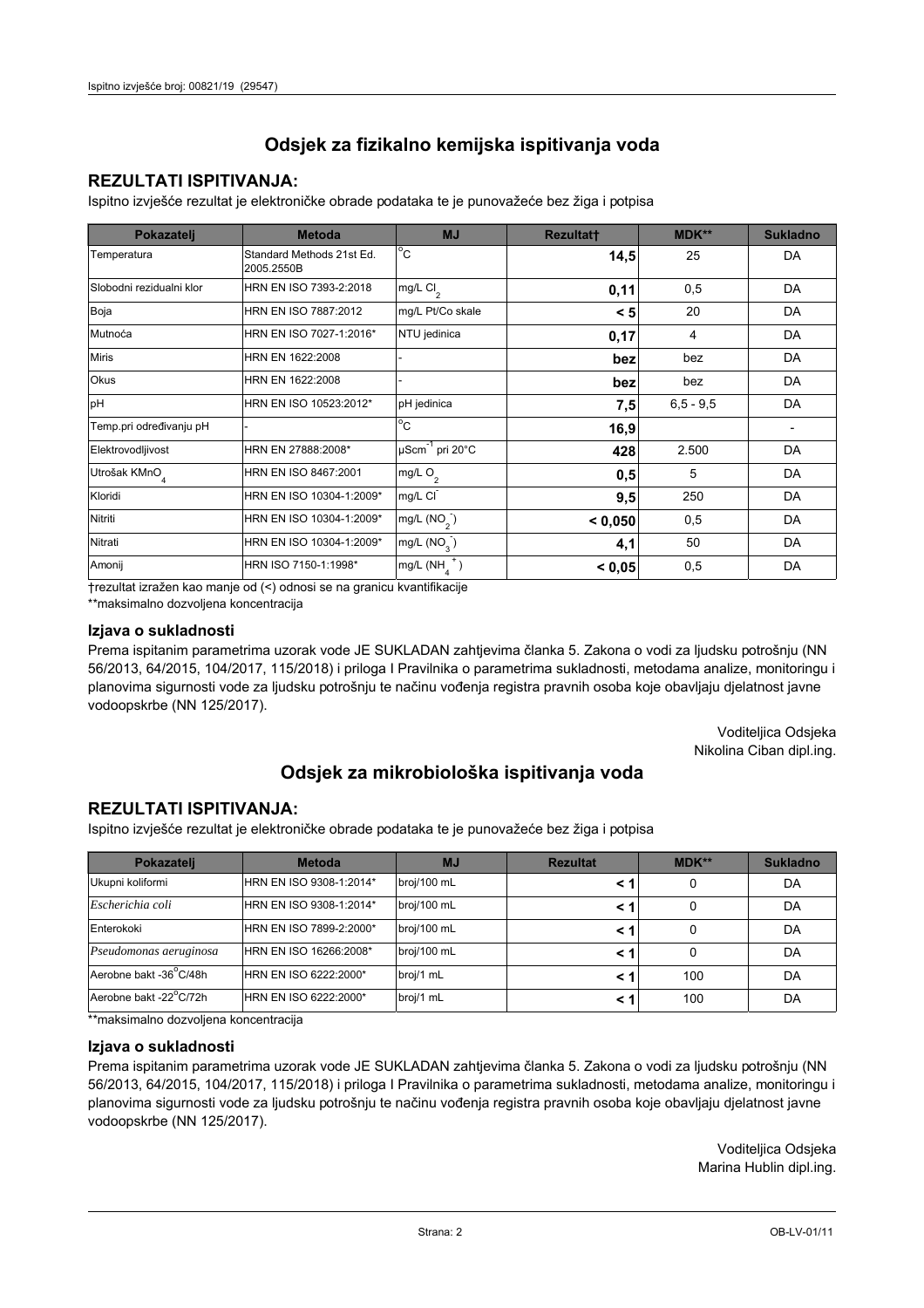



VODOOPSKRBA I ODVODNJA ZAGREBAČKE ŽUPANIJE D.O.O.-PJ IVANIĆ GRAD 10000 ZAGREB KOLEDOVČINA ULICA 1

Rakitje, 23.04.2019.

# **ISPITNO IZVJEŠĆE**

#### ISPITNO IZVJEŠĆE BROJ: 00820/19 (29546)

| Naziy uzorka:<br>Vrsta uzorka:               |                                   | VODA ZA LJUDSKU POTROŠNJU<br>Javna vodoopskrba - razvodni sustav           |                                                                                       |                                                                      |  |  |
|----------------------------------------------|-----------------------------------|----------------------------------------------------------------------------|---------------------------------------------------------------------------------------|----------------------------------------------------------------------|--|--|
| HEO:<br>Uzorkovao:<br>Metoda<br>uzorkovanja: | Ivanić Grad                       | Marija Vrban dipl.san.ing.<br>HRN ISO 5667-5:2011*, HRN EN ISO 19458:2008* |                                                                                       |                                                                      |  |  |
| Plan uzorkovanja: OB-LV-07/2019              |                                   |                                                                            |                                                                                       |                                                                      |  |  |
| Uzorak uzorkovan                             |                                   |                                                                            |                                                                                       |                                                                      |  |  |
| Vrijeme uzimanja uzorka:                     |                                   | 18.04.2019. 09:45                                                          | Vrijeme dostave:                                                                      | 18.04.2019. 11:40                                                    |  |  |
| Analiza započeta:                            |                                   | 18.04.2019. 11:55                                                          | Analiza završena:                                                                     | 23.04.2019. 09:01                                                    |  |  |
| Naručitelj:                                  | OIB: 54189804734                  | KOLEDOVČINA ULICA 1, 10000 ZAGREB                                          | VODOOPSKRBA I ODVODNJA ZAGREBAČKE ŽUPANIJE D.O.O.- PJ IVANIĆ GRAD                     |                                                                      |  |  |
| Lokacija:                                    |                                   |                                                                            |                                                                                       | OŠ JOSIPA BADALIĆA, ZAGREBAČKA 11, IVANIČKO GRABERJE, SLAVINA U WC-U |  |  |
|                                              |                                   |                                                                            | Vodovodom upravlja: VODOOPSKRBA I ODVODNJA ZAGREBAČKE ŽUPANIJE D.O.O.- PJ IVANIĆ GRAD |                                                                      |  |  |
|                                              | KOLEDOVČINA ULICA 1, 10000 ZAGREB |                                                                            |                                                                                       |                                                                      |  |  |
|                                              | OIB: 54189804734                  |                                                                            |                                                                                       |                                                                      |  |  |
| Oblik zahtjeva:                              | Zahtjev po ugovoru                |                                                                            |                                                                                       |                                                                      |  |  |

Sukladnost je izražena uz rezultate ispitivanja.

Rukovoditeljica Službe Marina Hublin dipl.ing.

#### Napomena:

- 1) Rezultati ispitivanja odnose se isključivo na ispitivani uzorak.
- 2) Ispitna izvješća se ne smiju umnožavati bez odobrenja Zavoda.
- 3) Akreditirane metode označene su zvjezdicom (\*).
- 4) Iziava o sukladnosti nije u područiu akreditacije.
- 5) Mjerna nesigurnost za akreditirane metode dostupna je na zahtjev.

Služba za zdravstvenu ekologiju ovlaštena je kao službeni laboratorij za obavlianie određenih analiza vode, hrane i okolišnih uzoraka u proizvodniji hrane prema rješenju Ministarstva poljoprivrede: KLASA:UP/I-322-01/18-01/36, URBROJ:525-10/0729-18-3

Služba za zdravstvenu ekologiju ovlaštena je kao službeni laboratorij za provođenie ispitivania vode za liudsku potrošniu za određene parametre prema rješenju Ministarstva zdravstva:

KLASA:UP/I-541-02/14-03/04, URBROJ:534-07-2-1-3/2-18-18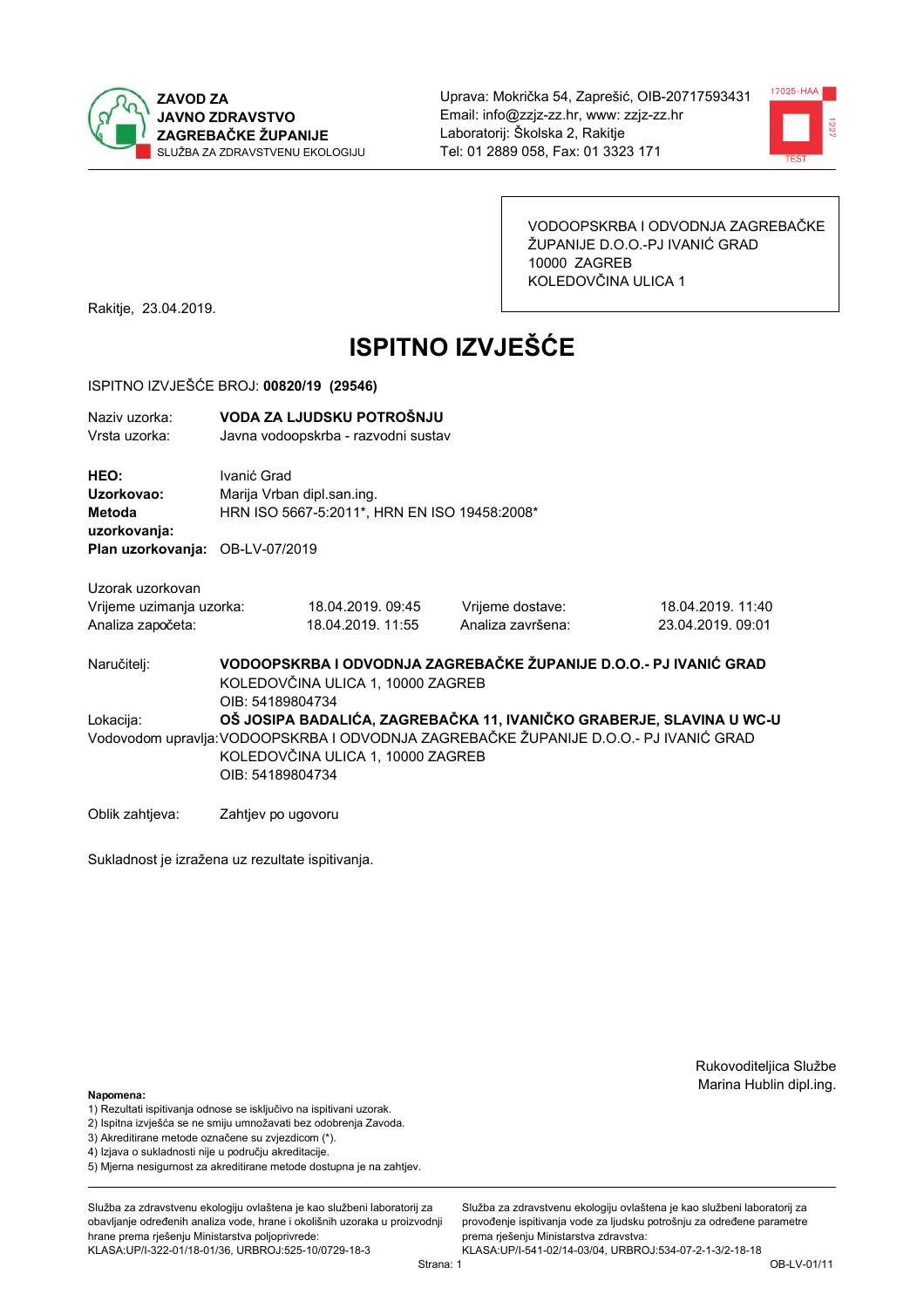## **REZULTATI ISPITIVANJA:**

Ispitno izviešće rezultat je elektroničke obrade podataka te je punovažeće bez žiga i potpisa

| Pokazatelj                | <b>Metoda</b>                           | <b>MJ</b>               | <b>Rezultatt</b> | MDK**         | <b>Sukladno</b> |
|---------------------------|-----------------------------------------|-------------------------|------------------|---------------|-----------------|
| Temperatura               | Standard Methods 21st Ed.<br>2005.2550B | $^{\circ}$ C            | 12,7             | 25            | DA              |
| Slobodni rezidualni klor  | HRN EN ISO 7393-2:2018                  | mg/L $Cl2$              | 0,08             | 0,5           | DA              |
| Boja                      | HRN EN ISO 7887:2012                    | mg/L Pt/Co skale        | < 5              | 20            | DA              |
| Mutnoća                   | HRN EN ISO 7027-1:2016*                 | NTU jedinica            | 0,08             | 4             | DA              |
| <b>Miris</b>              | HRN EN 1622:2008                        |                         | bez              | bez           | DA              |
| Okus                      | HRN EN 1622:2008                        |                         | bez              | bez           | DA              |
| pH                        | HRN EN ISO 10523:2012*                  | pH jedinica             | 7,6              | $6, 5 - 9, 5$ | DA              |
| Temp.pri određivanju pH   |                                         | $^{\circ}$ C            | 16,1             |               |                 |
| Elektrovodljivost         | HRN EN 27888:2008*                      | µScm-1 pri 20°C         | 423              | 2.500         | DA              |
| Utrošak KMnO <sub>4</sub> | HRN EN ISO 8467:2001                    | mg/L $O2$               | < 0.5            | 5             | DA              |
| Kloridi                   | HRN EN ISO 10304-1:2009*                | mg/L CI                 | 9,6              | 250           | DA              |
| Nitriti                   | HRN EN ISO 10304-1:2009*                | mg/L (NO <sub>2</sub> ) | < 0.050          | 0,5           | DA              |
| Nitrati                   | HRN EN ISO 10304-1:2009*                | mg/L (NO <sub>3</sub> ) | 4,2              | 50            | DA              |
| Amonij                    | HRN ISO 7150-1:1998*                    | mg/L (NH                | < 0,05           | 0,5           | DA              |

trezultat izražen kao manje od (<) odnosi se na granicu kvantifikacije

\*\*maksimalno dozvoljena koncentracija

#### Izjava o sukladnosti

Prema ispitanim parametrima uzorak vode JE SUKLADAN zahtievima članka 5. Zakona o vodi za ljudsku potrošnju (NN 56/2013, 64/2015, 104/2017, 115/2018) i priloga I Pravilnika o parametrima sukladnosti, metodama analize, monitoringu i planovima sigurnosti vode za ljudsku potrošnju te načinu vođenja registra pravnih osoba koje obavljaju djelatnost javne vodoopskrbe (NN 125/2017).

> Voditeljica Odsjeka Nikolina Ciban dipl.ing.

## Odsjek za mikrobiološka ispitivanja voda

### **REZULTATI ISPITIVANJA:**

Ispitno izvješće rezultat je elektroničke obrade podataka te je punovažeće bez žiga i potpisa

| Pokazatelj             | <b>Metoda</b>           | <b>MJ</b>   | <b>Rezultat</b> | MDK** | <b>Sukladno</b> |
|------------------------|-------------------------|-------------|-----------------|-------|-----------------|
| Ukupni koliformi       | HRN EN ISO 9308-1:2014* | broj/100 mL |                 |       | DA              |
| Escherichia coli       | HRN EN ISO 9308-1:2014* | broj/100 mL | < 1             |       | DA              |
| Enterokoki             | HRN EN ISO 7899-2:2000* | broj/100 mL | < '             |       | DA              |
| Pseudomonas aeruginosa | HRN EN ISO 16266:2008*  | broj/100 mL | < 1             | 0     | DA              |
| Aerobne bakt -36 C/48h | HRN EN ISO 6222:2000*   | broj/1 mL   |                 | 100   | DA              |
| Aerobne bakt -22°C/72h | HRN EN ISO 6222:2000*   | broj/1 mL   |                 | 100   | DA              |

\*\*maksimalno dozvoljena koncentracija

#### Izjava o sukladnosti

Prema ispitanim parametrima uzorak vode JE SUKLADAN zahtjevima članka 5. Zakona o vodi za ljudsku potrošnju (NN 56/2013, 64/2015, 104/2017, 115/2018) i priloga I Pravilnika o parametrima sukladnosti, metodama analize, monitoringu i planovima sigurnosti vode za ljudsku potrošnju te načinu vođenja registra pravnih osoba koje obavljaju djelatnost javne vodoopskrbe (NN 125/2017).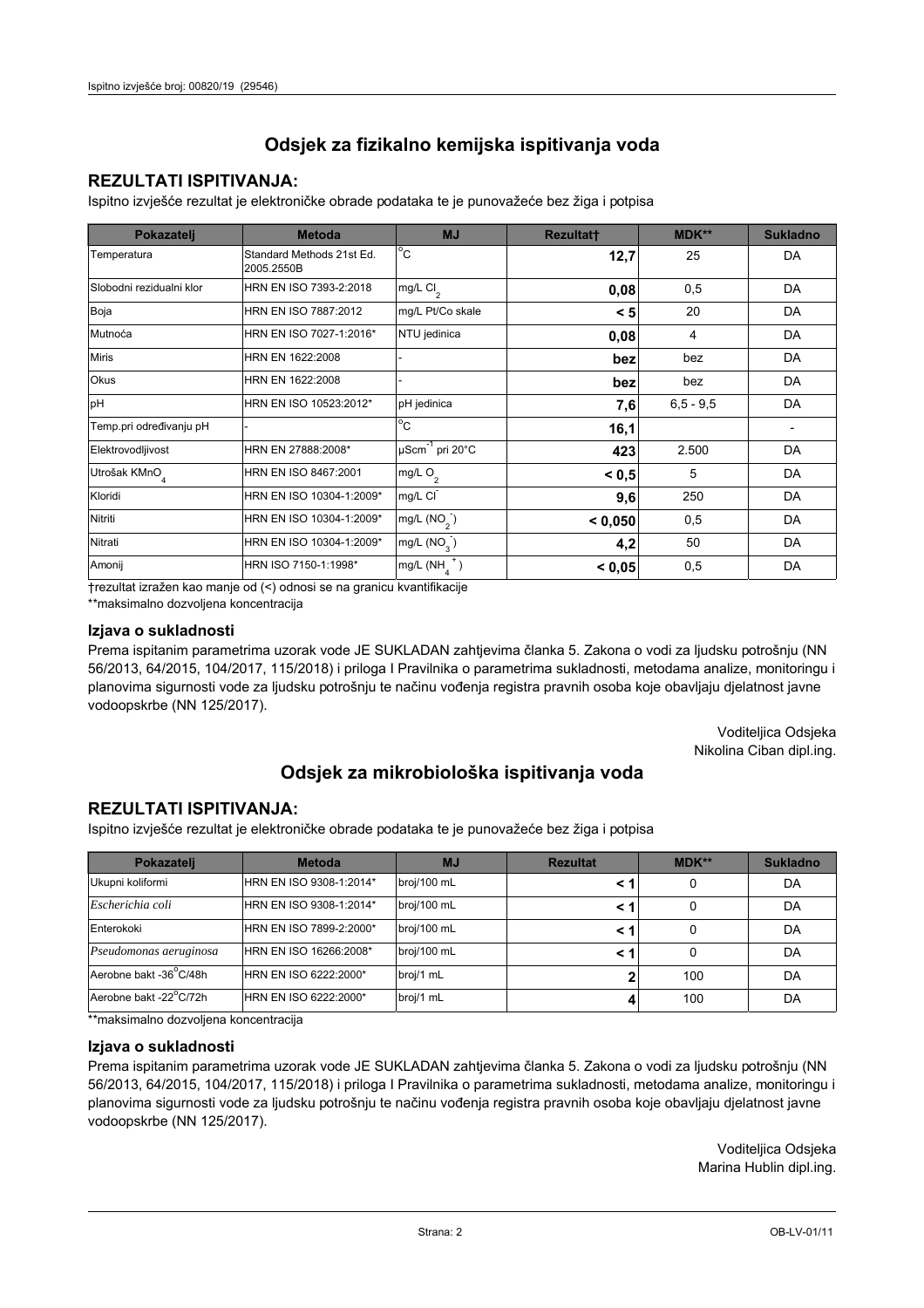



VODOOPSKRBA I ODVODNJA ZAGREBAČKE ŽUPANIJE D.O.O.-PJ IVANIĆ GRAD 10000 ZAGREB KOLEDOVČINA ULICA 1

Rakitje, 23.04.2019.

# **ISPITNO IZVJEŠĆE**

#### ISPITNO IZVJEŠĆE BROJ: 00819/19 (29545)

| Naziv uzorka:<br>Vrsta uzorka:                                                        |                    | VODA ZA LJUDSKU POTROŠNJU<br>Javna vodoopskrba - razvodni sustav           |  |                                                                   |  |                                                                       |
|---------------------------------------------------------------------------------------|--------------------|----------------------------------------------------------------------------|--|-------------------------------------------------------------------|--|-----------------------------------------------------------------------|
| HEO:<br>Uzorkovao:<br>Metoda<br>uzorkovanja:                                          | Ivanić Grad        | Marija Vrban dipl.san.ing.<br>HRN ISO 5667-5:2011*, HRN EN ISO 19458:2008* |  |                                                                   |  |                                                                       |
| Plan uzorkovanja: OB-MH-04/2019                                                       |                    |                                                                            |  |                                                                   |  |                                                                       |
| Uzorak uzorkovan<br>Vrijeme uzimanja uzorka:<br>Analiza započeta:                     |                    | 18.04.2019. 09:20<br>18.04.2019. 11:54                                     |  | Vrijeme dostave:<br>Analiza završena:                             |  | 18.04.2019. 11:40<br>23.04.2019. 09:00                                |
| Naručitelj:                                                                           | OIB: 54189804734   | KOLEDOVČINA ULICA 1, 10000 ZAGREB                                          |  | VODOOPSKRBA I ODVODNJA ZAGREBAČKE ŽUPANIJE D.O.O.- PJ IVANIĆ GRAD |  |                                                                       |
| Lokacija:                                                                             | <b>POSTROJENJU</b> |                                                                            |  |                                                                   |  | VODOVODNI ODVOJAK, REZERVOAR VODE SOBOČANI, KLOŠTAR IVANIĆ, SLAVINA U |
| Vodovodom upravlja: VODOOPSKRBA I ODVODNJA ZAGREBAČKE ŽUPANIJE D.O.O.- PJ IVANIĆ GRAD | OIB: 54189804734   | KOLEDOVČINA ULICA 1, 10000 ZAGREB                                          |  |                                                                   |  |                                                                       |
| Oblik zahtjeva:                                                                       | Zahtjev po ugovoru |                                                                            |  |                                                                   |  |                                                                       |

Sukladnost je izražena uz rezultate ispitivanja.

Rukovoditeljica Službe Marina Hublin dipl.ing.

#### Napomena:

- 1) Rezultati ispitivanja odnose se isključivo na ispitivani uzorak.
- 2) Ispitna izvješća se ne smiju umnožavati bez odobrenja Zavoda.
- 3) Akreditirane metode označene su zvjezdicom (\*).
- 4) Iziava o sukladnosti nije u području akreditacije.
- 5) Mjerna nesigurnost za akreditirane metode dostupna je na zahtjev.

Služba za zdravstvenu ekologiju ovlaštena je kao službeni laboratorij za obavlianie određenih analiza vode, hrane i okolišnih uzoraka u proizvodniji hrane prema rješenju Ministarstva poljoprivrede: KLASA:UP/I-322-01/18-01/36, URBROJ:525-10/0729-18-3

Strana: 1

Služba za zdravstvenu ekologiju ovlaštena je kao službeni laboratorij za provođenje ispitivanja vode za ljudsku potrošnju za određene parametre prema rješenju Ministarstva zdravstva: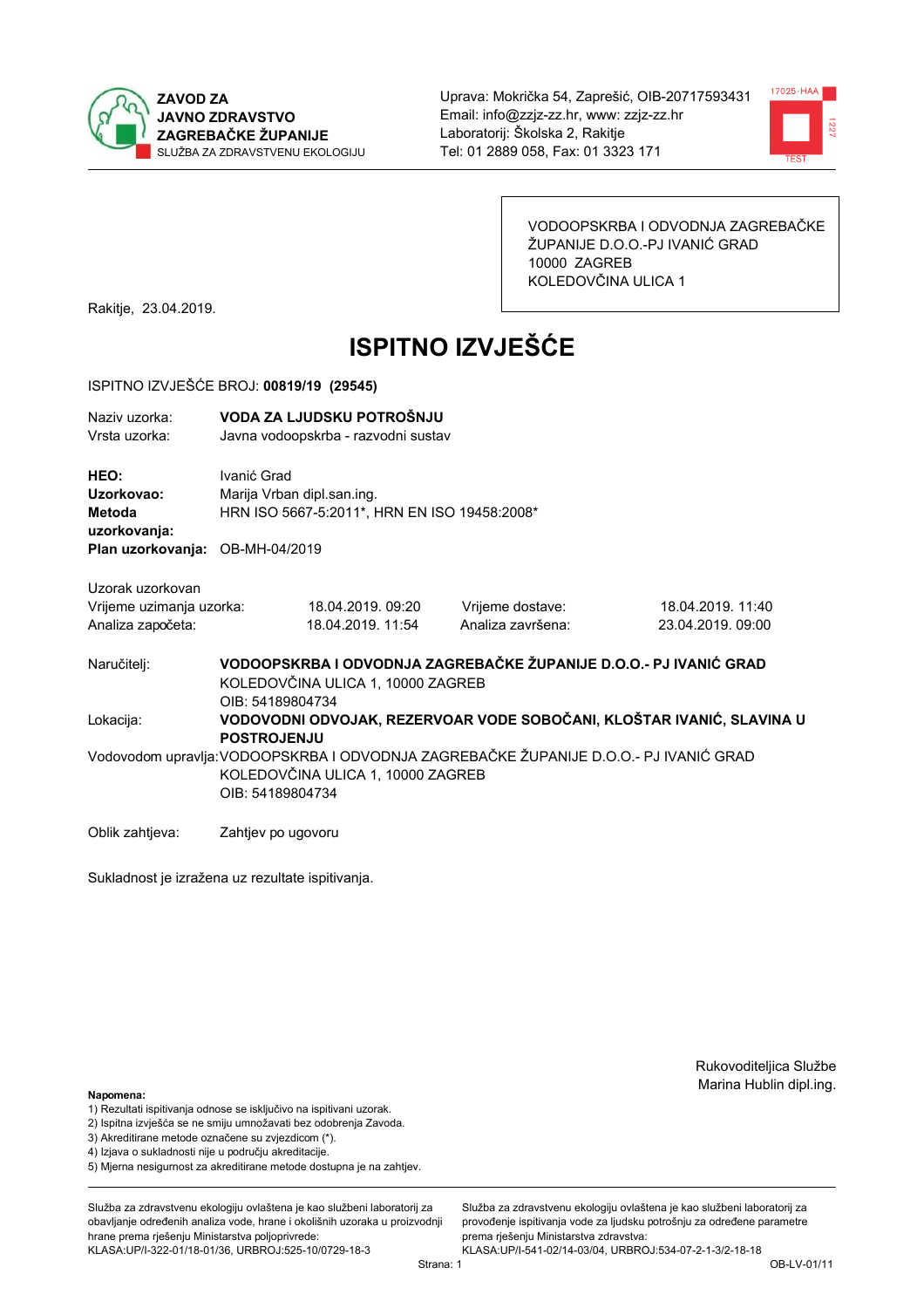## **REZULTATI ISPITIVANJA:**

Ispitno izviešće rezultat je elektroničke obrade podataka te je punovažeće bez žiga i potpisa

| Pokazatelj                | <b>Metoda</b>                           | <b>MJ</b>                   | <b>Rezultatt</b> | MDK**         | <b>Sukladno</b> |
|---------------------------|-----------------------------------------|-----------------------------|------------------|---------------|-----------------|
| Temperatura               | Standard Methods 21st Ed.<br>2005.2550B | $^{\circ}$ C                | 13,5             | 25            | DA              |
| Slobodni rezidualni klor  | HRN EN ISO 7393-2:2018                  | mg/L $Cl2$                  | 0,12             | 0,5           | DA              |
| Boja                      | HRN EN ISO 7887:2012                    | mg/L Pt/Co skale            | < 5              | 20            | DA              |
| Mutnoća                   | HRN EN ISO 7027-1:2016*                 | NTU jedinica                | 0,10             | 4             | DA              |
| <b>Miris</b>              | HRN EN 1622:2008                        |                             | bez              | bez           | DA              |
| Okus                      | HRN EN 1622:2008                        |                             | bez              | bez           | DA              |
| pH                        | HRN EN ISO 10523:2012*                  | pH jedinica                 | 7,4              | $6, 5 - 9, 5$ | DA              |
| Temp.pri određivanju pH   |                                         | $^{\circ}$ C                | 15,5             |               |                 |
| Elektrovodljivost         | HRN EN 27888:2008*                      | µScm <sup>-1</sup> pri 20°C | 416              | 2.500         | DA              |
| Utrošak KMnO <sub>4</sub> | HRN EN ISO 8467:2001                    | mg/L O <sub>2</sub>         | < 0.5            | 5             | DA              |
| Kloridi                   | HRN EN ISO 10304-1:2009*                | mg/L CI                     | 9,5              | 250           | DA              |
| Nitriti                   | HRN EN ISO 10304-1:2009*                | mg/L $(NO2)$                | < 0,050          | 0,5           | DA              |
| Nitrati                   | HRN EN ISO 10304-1:2009*                | mg/L $(NO_{\rm q}^-)$       | 4,4              | 50            | DA              |
| Amonij                    | HRN ISO 7150-1:1998*                    | mg/L (NH                    | < 0,05           | 0,5           | DA              |

trezultat izražen kao manje od (<) odnosi se na granicu kvantifikacije

\*\*maksimalno dozvoljena koncentracija

#### Izjava o sukladnosti

Prema ispitanim parametrima uzorak vode JE SUKLADAN zahtievima članka 5. Zakona o vodi za ljudsku potrošnju (NN 56/2013, 64/2015, 104/2017, 115/2018) i priloga I Pravilnika o parametrima sukladnosti, metodama analize, monitoringu i planovima sigurnosti vode za ljudsku potrošnju te načinu vođenja registra pravnih osoba koje obavljaju djelatnost javne vodoopskrbe (NN 125/2017).

> Voditeljica Odsjeka Nikolina Ciban dipl.ing.

## Odsjek za mikrobiološka ispitivanja voda

### **REZULTATI ISPITIVANJA:**

Ispitno izvješće rezultat je elektroničke obrade podataka te je punovažeće bez žiga i potpisa

| Pokazatelj             | <b>Metoda</b>           | <b>MJ</b>   | <b>Rezultat</b> | MDK** | <b>Sukladno</b> |
|------------------------|-------------------------|-------------|-----------------|-------|-----------------|
| Ukupni koliformi       | HRN EN ISO 9308-1:2014* | broj/100 mL |                 |       | DA              |
| Escherichia coli       | HRN EN ISO 9308-1:2014* | broj/100 mL | < 1             |       | DA              |
| Enterokoki             | HRN EN ISO 7899-2:2000* | broj/100 mL | < '             |       | DA              |
| Pseudomonas aeruginosa | HRN EN ISO 16266:2008*  | broj/100 mL | < 1             | 0     | DA              |
| Aerobne bakt -36 C/48h | HRN EN ISO 6222:2000*   | broj/1 mL   |                 | 100   | DA              |
| Aerobne bakt -22°C/72h | HRN EN ISO 6222:2000*   | broj/1 mL   | < 1             | 100   | DA              |

\*\*maksimalno dozvoljena koncentracija

#### Izjava o sukladnosti

Prema ispitanim parametrima uzorak vode JE SUKLADAN zahtjevima članka 5. Zakona o vodi za ljudsku potrošnju (NN 56/2013, 64/2015, 104/2017, 115/2018) i priloga I Pravilnika o parametrima sukladnosti, metodama analize, monitoringu i planovima sigurnosti vode za ljudsku potrošnju te načinu vođenja registra pravnih osoba koje obavljaju djelatnost javne vodoopskrbe (NN 125/2017).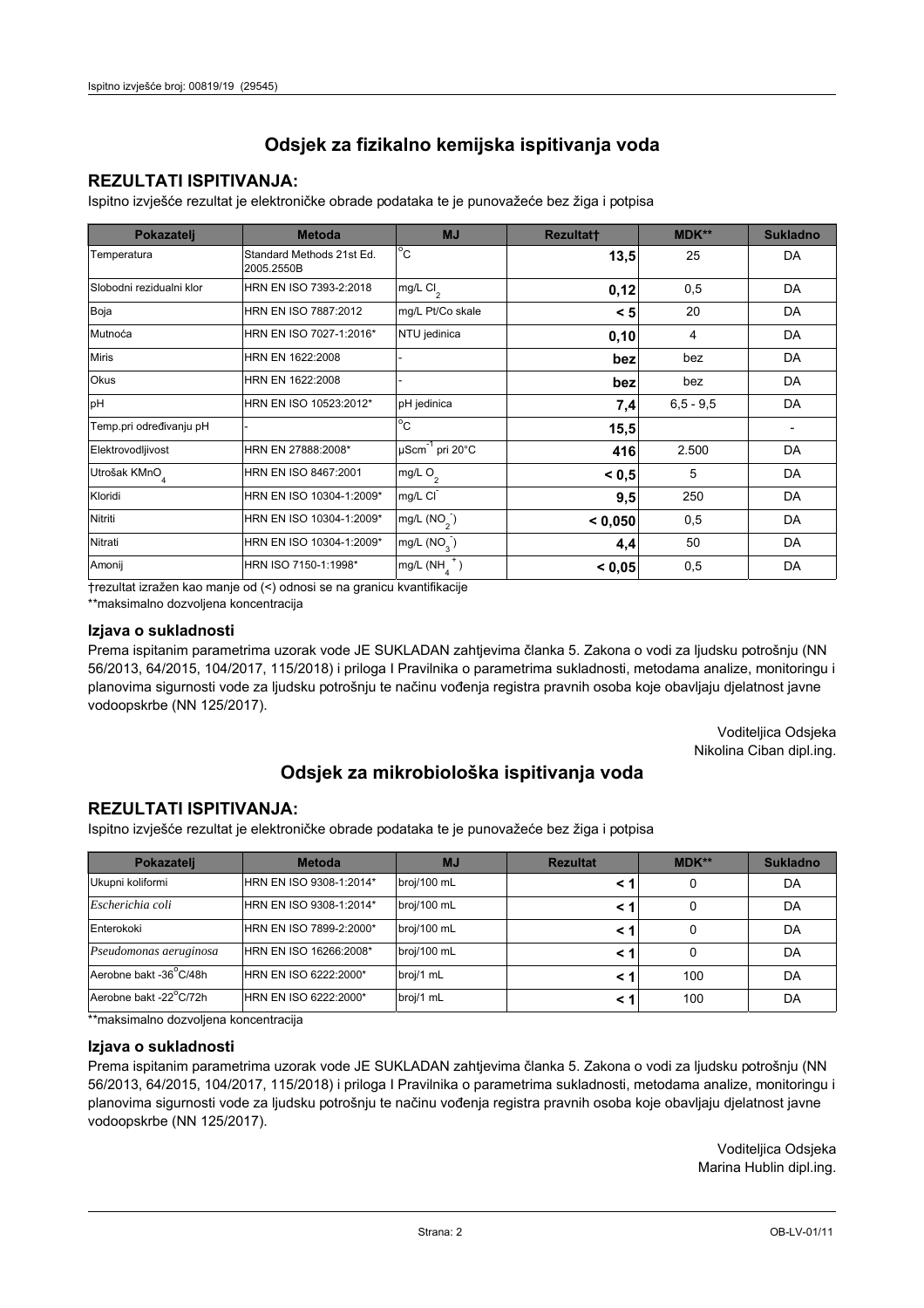



VODOOPSKRBA I ODVODNJA ZAGREBAČKE ŽUPANIJE D.O.O.-PJ IVANIĆ GRAD 10000 ZAGREB KOLEDOVČINA ULICA 1

Rakitje, 23.04.2019.

# **ISPITNO IZVJEŠĆE**

#### ISPITNO IZVJEŠĆE BROJ: 00818/19 (29544)

| Naziv uzorka:<br>Vrsta uzorka:  |                                                                                                                                                | VODA ZA LJUDSKU POTROŠNJU<br>Javna vodoopskrba - razvodni sustav |                                                                 |                                                                   |  |  |  |
|---------------------------------|------------------------------------------------------------------------------------------------------------------------------------------------|------------------------------------------------------------------|-----------------------------------------------------------------|-------------------------------------------------------------------|--|--|--|
| HEO:<br>Uzorkovao:<br>Metoda    | Ivanić Grad                                                                                                                                    | Marija Vrban dipl.san.ing.                                       |                                                                 |                                                                   |  |  |  |
| uzorkovanja:                    |                                                                                                                                                | HRN ISO 5667-5:2011*, HRN EN ISO 19458:2008*                     |                                                                 |                                                                   |  |  |  |
| Plan uzorkovanja: OB-LV-07/2019 |                                                                                                                                                |                                                                  |                                                                 |                                                                   |  |  |  |
| Uzorak uzorkovan                |                                                                                                                                                |                                                                  |                                                                 |                                                                   |  |  |  |
| Vrijeme uzimanja uzorka:        |                                                                                                                                                | 18.04.2019.08:50                                                 | Vrijeme dostave:                                                | 18.04.2019. 11:40                                                 |  |  |  |
| Analiza započeta:               |                                                                                                                                                | 18.04.2019. 11:53                                                | Analiza završena:                                               | 23.04.2019. 08:59                                                 |  |  |  |
| Naručitelj:                     | OIB: 54189804734                                                                                                                               | KOLEDOVČINA ULICA 1, 10000 ZAGREB                                |                                                                 | VODOOPSKRBA I ODVODNJA ZAGREBAČKE ŽUPANIJE D.O.O.- PJ IVANIĆ GRAD |  |  |  |
| Lokacija:                       |                                                                                                                                                |                                                                  | DV PROLJEĆE, NAFTAPLINSKA BB, KLOŠTAR IVANIĆ, SLAVINA U KUHINJI |                                                                   |  |  |  |
|                                 | Vodovodom upravlja: VODOOPSKRBA I ODVODNJA ZAGREBAČKE ŽUPANIJE D.O.O.- PJ IVANIĆ GRAD<br>KOLEDOVČINA ULICA 1, 10000 ZAGREB<br>OIB: 54189804734 |                                                                  |                                                                 |                                                                   |  |  |  |
|                                 |                                                                                                                                                |                                                                  |                                                                 |                                                                   |  |  |  |
| Oblik zahtjeva:                 | Zahtjev po ugovoru                                                                                                                             |                                                                  |                                                                 |                                                                   |  |  |  |

Sukladnost je izražena uz rezultate ispitivanja.

Rukovoditeljica Službe Marina Hublin dipl.ing.

#### Napomena:

- 1) Rezultati ispitivanja odnose se isključivo na ispitivani uzorak.
- 2) Ispitna izvješća se ne smiju umnožavati bez odobrenja Zavoda.

3) Akreditirane metode označene su zvjezdicom (\*).

- 4) Iziava o sukladnosti nije u područiu akreditacije.
- 5) Mjerna nesigurnost za akreditirane metode dostupna je na zahtjev.

Služba za zdravstvenu ekologiju ovlaštena je kao službeni laboratorij za obavlianie određenih analiza vode, hrane i okolišnih uzoraka u proizvodniji hrane prema rješenju Ministarstva poljoprivrede: KLASA:UP/I-322-01/18-01/36, URBROJ:525-10/0729-18-3

Služba za zdravstvenu ekologiju ovlaštena je kao službeni laboratorij za provođenje ispitivanja vode za ljudsku potrošnju za određene parametre prema rješenju Ministarstva zdravstva: KLASA:UP/I-541-02/14-03/04, URBROJ:534-07-2-1-3/2-18-18

Strana: 1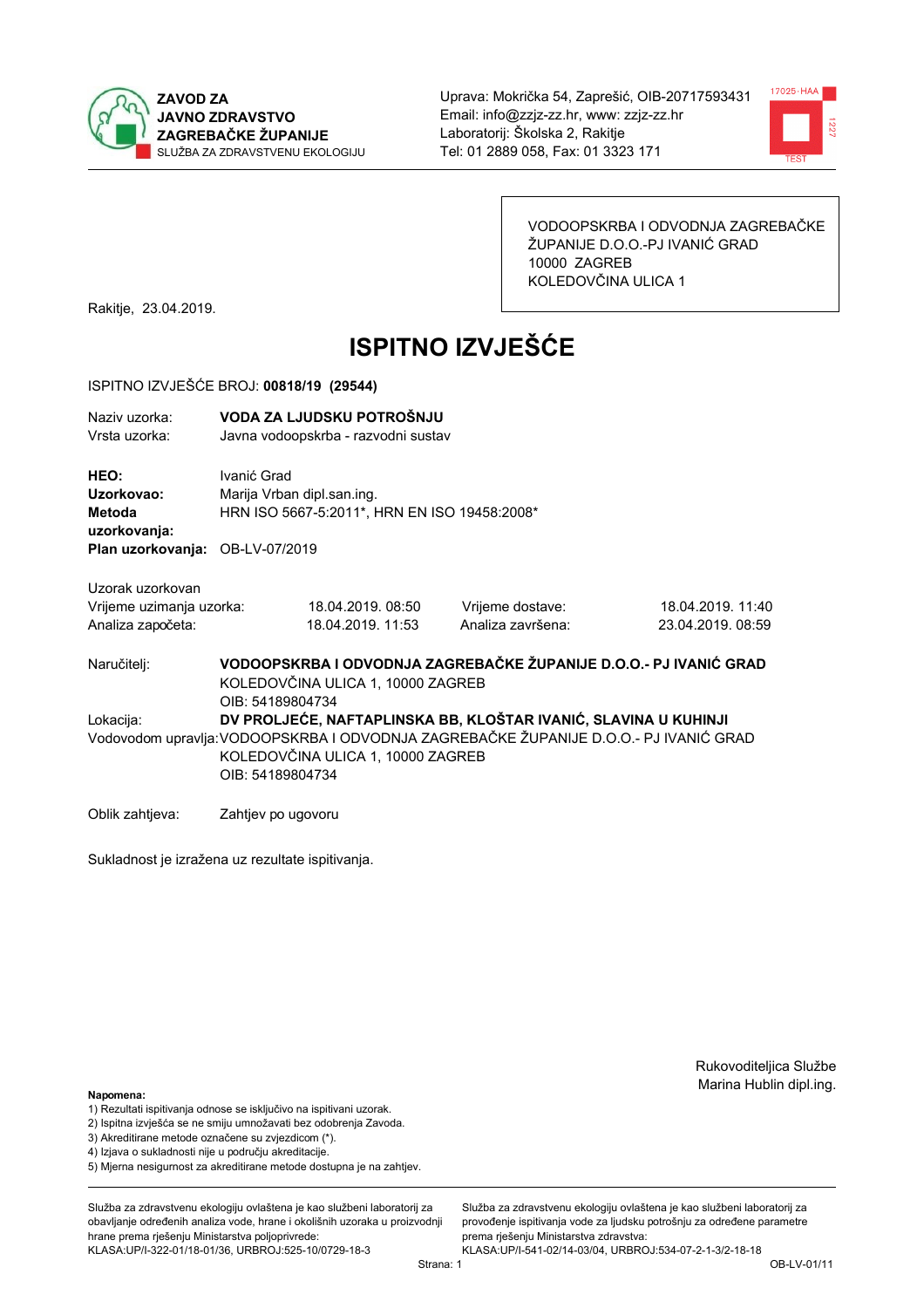## **REZULTATI ISPITIVANJA:**

Ispitno izviešće rezultat je elektroničke obrade podataka te je punovažeće bez žiga i potpisa

| Pokazatelj                | <b>Metoda</b>                           | <b>MJ</b>                   | <b>Rezultatt</b> | MDK**         | <b>Sukladno</b> |
|---------------------------|-----------------------------------------|-----------------------------|------------------|---------------|-----------------|
| Temperatura               | Standard Methods 21st Ed.<br>2005.2550B | $^{\circ}$ C                | 12,7             | 25            | DA              |
| Slobodni rezidualni klor  | HRN EN ISO 7393-2:2018                  | mg/L $Cl2$                  | 0,08             | 0,5           | DA              |
| Boja                      | HRN EN ISO 7887:2012                    | mg/L Pt/Co skale            | < 5              | 20            | DA              |
| Mutnoća                   | HRN EN ISO 7027-1:2016*                 | NTU jedinica                | 0,10             | 4             | DA              |
| <b>Miris</b>              | HRN EN 1622:2008                        |                             | bez              | bez           | DA              |
| Okus                      | HRN EN 1622:2008                        |                             | bez              | bez           | DA              |
| pH                        | HRN EN ISO 10523:2012*                  | pH jedinica                 | 7,4              | $6, 5 - 9, 5$ | DA              |
| Temp.pri određivanju pH   |                                         | $^{\circ}$ C                | 15,5             |               |                 |
| Elektrovodljivost         | HRN EN 27888:2008*                      | µScm <sup>-1</sup> pri 20°C | 411              | 2.500         | DA              |
| Utrošak KMnO <sub>4</sub> | HRN EN ISO 8467:2001                    | mg/L O <sub>2</sub>         | 0,5              | 5             | DA              |
| Kloridi                   | HRN EN ISO 10304-1:2009*                | mg/L CI                     | 9,6              | 250           | DA              |
| Nitriti                   | HRN EN ISO 10304-1:2009*                | mg/L $(NO2)$                | < 0.050          | 0,5           | DA              |
| Nitrati                   | HRN EN ISO 10304-1:2009*                | mg/L (NO <sub>3</sub> )     | 4,4              | 50            | DA              |
| Amonij                    | HRN ISO 7150-1:1998*                    | mg/L (NH                    | < 0,05           | 0,5           | DA              |

trezultat izražen kao manje od (<) odnosi se na granicu kvantifikacije

\*\*maksimalno dozvoljena koncentracija

#### Izjava o sukladnosti

Prema ispitanim parametrima uzorak vode JE SUKLADAN zahtievima članka 5. Zakona o vodi za ljudsku potrošnju (NN 56/2013, 64/2015, 104/2017, 115/2018) i priloga I Pravilnika o parametrima sukladnosti, metodama analize, monitoringu i planovima sigurnosti vode za ljudsku potrošnju te načinu vođenja registra pravnih osoba koje obavljaju djelatnost javne vodoopskrbe (NN 125/2017).

> Voditeljica Odsjeka Nikolina Ciban dipl.ing.

## Odsjek za mikrobiološka ispitivanja voda

### **REZULTATI ISPITIVANJA:**

Ispitno izvješće rezultat je elektroničke obrade podataka te je punovažeće bez žiga i potpisa

| Pokazatelj             | <b>Metoda</b>           | <b>MJ</b>   | <b>Rezultat</b> | <b>MDK**</b> | <b>Sukladno</b> |
|------------------------|-------------------------|-------------|-----------------|--------------|-----------------|
| Ukupni koliformi       | HRN EN ISO 9308-1:2014* | broj/100 mL |                 |              | DA              |
| Escherichia coli       | HRN EN ISO 9308-1:2014* | broj/100 mL | < 1             |              | DA              |
| Enterokoki             | HRN EN ISO 7899-2:2000* | broj/100 mL | < '             |              | DA              |
| Pseudomonas aeruginosa | HRN EN ISO 16266:2008*  | broj/100 mL | < 1             | 0            | DA              |
| Aerobne bakt -36 C/48h | HRN EN ISO 6222:2000*   | broj/1 mL   |                 | 100          | DA              |
| Aerobne bakt -22°C/72h | HRN EN ISO 6222:2000*   | broj/1 mL   | < 1             | 100          | DA              |

\*\*maksimalno dozvoljena koncentracija

#### Izjava o sukladnosti

Prema ispitanim parametrima uzorak vode JE SUKLADAN zahtjevima članka 5. Zakona o vodi za ljudsku potrošnju (NN 56/2013, 64/2015, 104/2017, 115/2018) i priloga I Pravilnika o parametrima sukladnosti, metodama analize, monitoringu i planovima sigurnosti vode za ljudsku potrošnju te načinu vođenja registra pravnih osoba koje obavljaju djelatnost javne vodoopskrbe (NN 125/2017).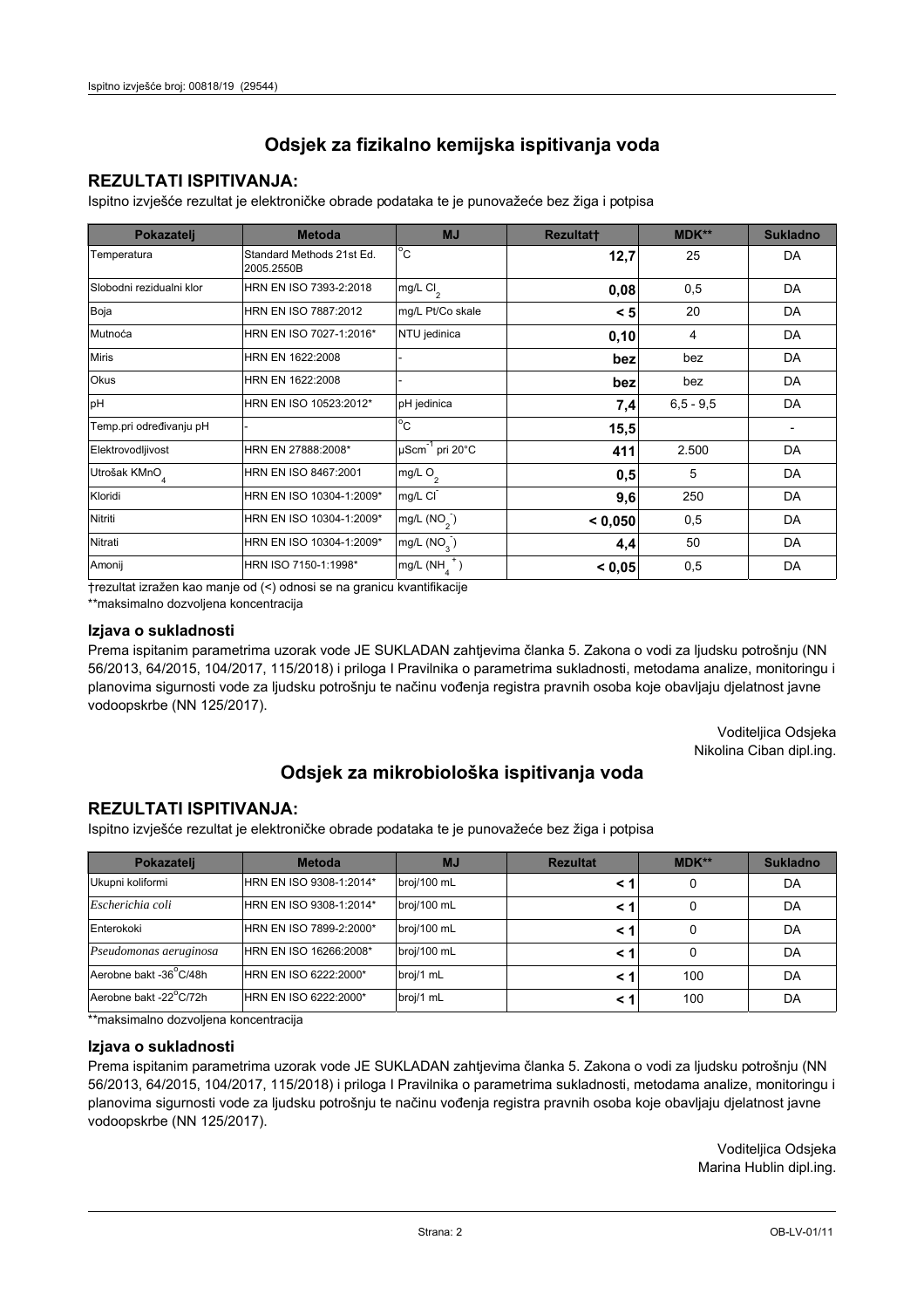



VODOOPSKRBA I ODVODNJA ZAGREBAČKE ŽUPANIJE D.O.O.-PJ IVANIĆ GRAD 10000 ZAGREB KOLEDOVČINA ULICA 1

Rakitje, 23.04.2019.

# **ISPITNO IZVJEŠĆE**

#### ISPITNO IZVJEŠĆE BROJ: 00817/19 (29543)

| Naziv uzorka:<br>Vrsta uzorka:               | VODA ZA LJUDSKU POTROŠNJU<br>Javna vodoopskrba - razvodni sustav                                                                                                                                             |                                                                            |                   |                   |  |  |  |
|----------------------------------------------|--------------------------------------------------------------------------------------------------------------------------------------------------------------------------------------------------------------|----------------------------------------------------------------------------|-------------------|-------------------|--|--|--|
| HEO:<br>Uzorkovao:<br>Metoda<br>uzorkovanja: | Ivanić Grad                                                                                                                                                                                                  | Marija Vrban dipl.san.ing.<br>HRN ISO 5667-5:2011*, HRN EN ISO 19458:2008* |                   |                   |  |  |  |
| Plan uzorkovanja: OB-LV-07/2019              |                                                                                                                                                                                                              |                                                                            |                   |                   |  |  |  |
| Uzorak uzorkovan                             |                                                                                                                                                                                                              |                                                                            |                   |                   |  |  |  |
| Vrijeme uzimanja uzorka:                     |                                                                                                                                                                                                              | 18.04.2019.08:30                                                           | Vrijeme dostave:  | 18.04.2019. 11:40 |  |  |  |
| Analiza započeta:                            |                                                                                                                                                                                                              | 18.04.2019. 11:52                                                          | Analiza završena: | 23.04.2019. 08:58 |  |  |  |
| Naručitelj:                                  | VODOOPSKRBA I ODVODNJA ZAGREBAČKE ŽUPANIJE D.O.O.- PJ IVANIĆ GRAD<br>KOLEDOVČINA ULICA 1, 10000 ZAGREB<br>OIB: 54189804734                                                                                   |                                                                            |                   |                   |  |  |  |
| Lokacija:                                    | PV LIVADA, MILKE TRNINE BB, IVANIĆ GRAD, SLAVINA U KUHINJI<br>Vodovodom upravlja: VODOOPSKRBA I ODVODNJA ZAGREBAČKE ŽUPANIJE D.O.O.- PJ IVANIĆ GRAD<br>KOLEDOVČINA ULICA 1, 10000 ZAGREB<br>OIB: 54189804734 |                                                                            |                   |                   |  |  |  |
| Oblik zahtieva:                              | Zahtjev po ugovoru                                                                                                                                                                                           |                                                                            |                   |                   |  |  |  |

Sukladnost je izražena uz rezultate ispitivanja.

Rukovoditeljica Službe Marina Hublin dipl.ing.

#### Napomena:

- 1) Rezultati ispitivanja odnose se isključivo na ispitivani uzorak.
- 2) Ispitna izvješća se ne smiju umnožavati bez odobrenja Zavoda.

3) Akreditirane metode označene su zvjezdicom (\*).

- 4) Iziava o sukladnosti nije u područiu akreditacije.
- 5) Mjerna nesigurnost za akreditirane metode dostupna je na zahtjev.

Služba za zdravstvenu ekologiju ovlaštena je kao službeni laboratorij za obavlianie određenih analiza vode, hrane i okolišnih uzoraka u proizvodniji hrane prema rješenju Ministarstva poljoprivrede: KLASA:UP/I-322-01/18-01/36, URBROJ:525-10/0729-18-3

Služba za zdravstvenu ekologiju ovlaštena je kao službeni laboratorij za provođenie ispitivania vode za liudsku potrošniu za određene parametre prema rješenju Ministarstva zdravstva: KLASA:UP/I-541-02/14-03/04, URBROJ:534-07-2-1-3/2-18-18

Strana: 1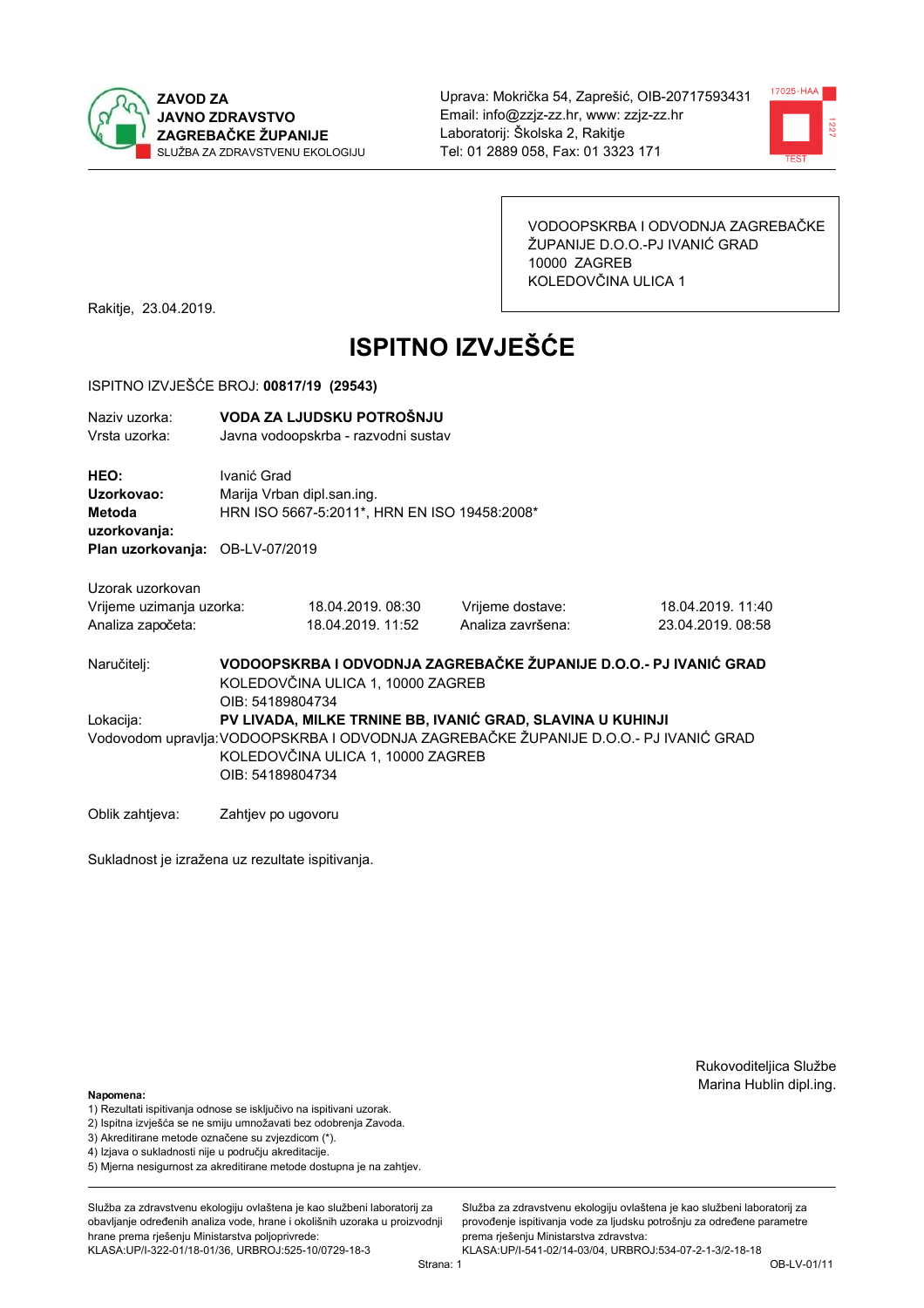## **REZULTATI ISPITIVANJA:**

Ispitno izviešće rezultat je elektroničke obrade podataka te je punovažeće bez žiga i potpisa

| Pokazatelj                | <b>Metoda</b>                           | <b>MJ</b>               | <b>Rezultatt</b> | MDK**         | <b>Sukladno</b> |
|---------------------------|-----------------------------------------|-------------------------|------------------|---------------|-----------------|
| Temperatura               | Standard Methods 21st Ed.<br>2005.2550B | $^{\circ}$ C            | 14,9             | 25            | DA              |
| Slobodni rezidualni klor  | HRN EN ISO 7393-2:2018                  | mg/L $Cl2$              | 0,13             | 0,5           | DA              |
| Boja                      | HRN EN ISO 7887:2012                    | mg/L Pt/Co skale        | < 5              | 20            | DA              |
| Mutnoća                   | HRN EN ISO 7027-1:2016*                 | NTU jedinica            | 0,10             | 4             | DA              |
| <b>Miris</b>              | HRN EN 1622:2008                        |                         | bez              | bez           | DA              |
| Okus                      | HRN EN 1622:2008                        |                         | bez              | bez           | DA              |
| pH                        | HRN EN ISO 10523:2012*                  | pH jedinica             | 7,5              | $6, 5 - 9, 5$ | DA              |
| Temp.pri određivanju pH   |                                         | $^{\circ}$ C            | 16,4             |               |                 |
| Elektrovodljivost         | HRN EN 27888:2008*                      | µScm-1 pri 20°C         | 394              | 2.500         | DA              |
| Utrošak KMnO <sub>4</sub> | HRN EN ISO 8467:2001                    | mg/L O <sub>2</sub>     | < 0.5            | 5             | DA              |
| Kloridi                   | HRN EN ISO 10304-1:2009*                | mg/L CI                 | 11               | 250           | DA              |
| Nitriti                   | HRN EN ISO 10304-1:2009*                | mg/L (NO <sub>2</sub> ) | < 0.050          | 0,5           | DA              |
| Nitrati                   | HRN EN ISO 10304-1:2009*                | mg/L (NO <sub>3</sub> ) | 4,3              | 50            | DA              |
| Amonij                    | HRN ISO 7150-1:1998*                    | mg/L (NH                | < 0,05           | 0,5           | DA              |

trezultat izražen kao manje od (<) odnosi se na granicu kvantifikacije

\*\*maksimalno dozvoljena koncentracija

#### Izjava o sukladnosti

Prema ispitanim parametrima uzorak vode JE SUKLADAN zahtievima članka 5. Zakona o vodi za ljudsku potrošnju (NN 56/2013, 64/2015, 104/2017, 115/2018) i priloga I Pravilnika o parametrima sukladnosti, metodama analize, monitoringu i planovima sigurnosti vode za ljudsku potrošnju te načinu vođenja registra pravnih osoba koje obavljaju djelatnost javne vodoopskrbe (NN 125/2017).

> Voditeljica Odsjeka Nikolina Ciban dipl.ing.

## Odsjek za mikrobiološka ispitivanja voda

### **REZULTATI ISPITIVANJA:**

Ispitno izvješće rezultat je elektroničke obrade podataka te je punovažeće bez žiga i potpisa

| Pokazatelj             | <b>Metoda</b>           | <b>MJ</b>   | <b>Rezultat</b> | <b>MDK**</b> | <b>Sukladno</b> |
|------------------------|-------------------------|-------------|-----------------|--------------|-----------------|
| Ukupni koliformi       | HRN EN ISO 9308-1:2014* | broj/100 mL |                 |              | DA              |
| Escherichia coli       | HRN EN ISO 9308-1:2014* | broj/100 mL | < 1             |              | DA              |
| Enterokoki             | HRN EN ISO 7899-2:2000* | broj/100 mL | < '             |              | DA              |
| Pseudomonas aeruginosa | HRN EN ISO 16266:2008*  | broj/100 mL | < 1             | 0            | DA              |
| Aerobne bakt -36 C/48h | HRN EN ISO 6222:2000*   | broj/1 mL   |                 | 100          | DA              |
| Aerobne bakt -22°C/72h | HRN EN ISO 6222:2000*   | broj/1 mL   |                 | 100          | DA              |

\*\*maksimalno dozvoljena koncentracija

#### Izjava o sukladnosti

Prema ispitanim parametrima uzorak vode JE SUKLADAN zahtjevima članka 5. Zakona o vodi za ljudsku potrošnju (NN 56/2013, 64/2015, 104/2017, 115/2018) i priloga I Pravilnika o parametrima sukladnosti, metodama analize, monitoringu i planovima sigurnosti vode za ljudsku potrošnju te načinu vođenja registra pravnih osoba koje obavljaju djelatnost javne vodoopskrbe (NN 125/2017).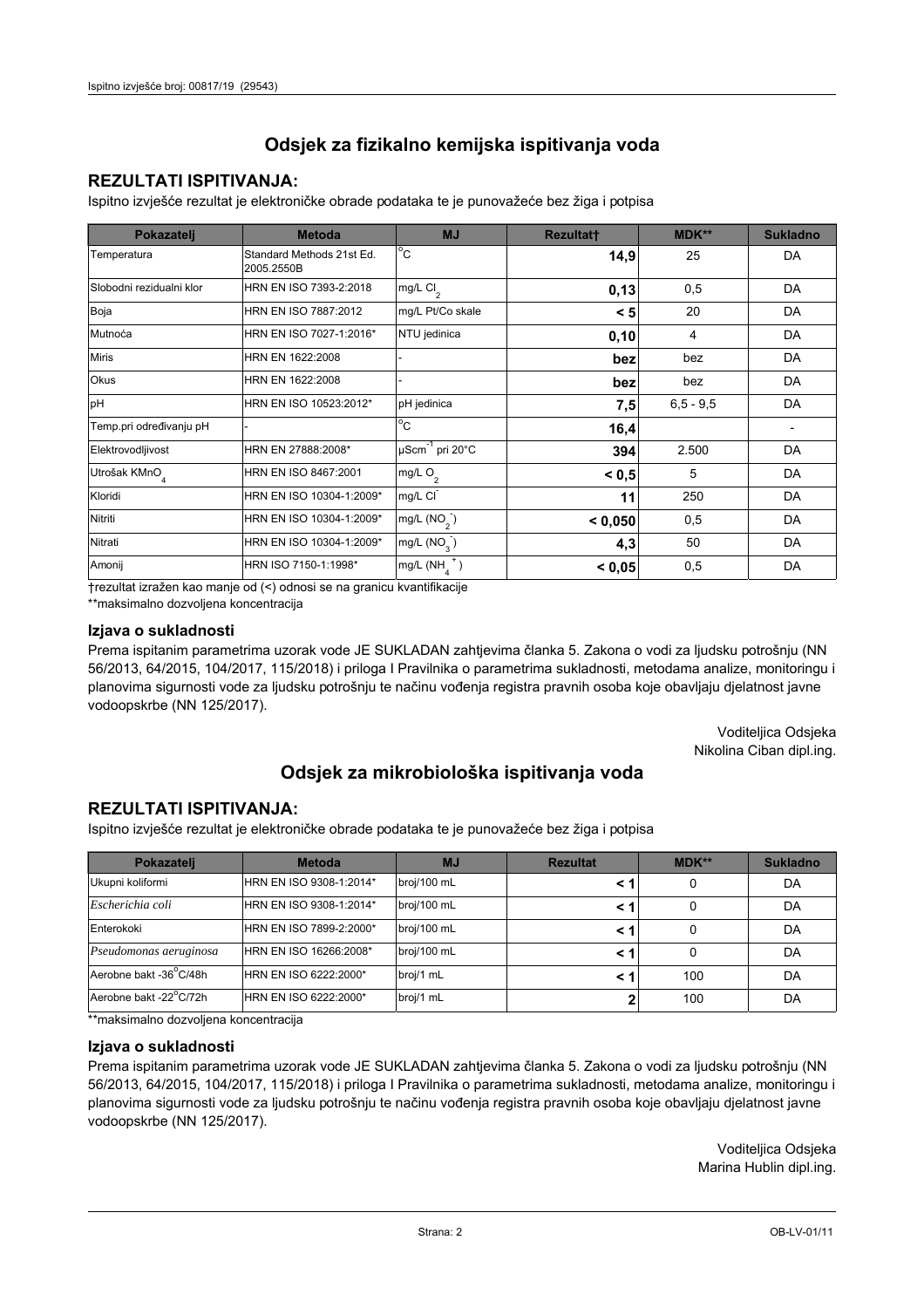



VODOOPSKRBA I ODVODNJA ZAGREBAČKE ŽUPANIJE D.O.O.-PJ IVANIĆ GRAD 10000 ZAGREB KOLEDOVČINA ULICA 1

Rakitje, 23.04.2019.

# **ISPITNO IZVJEŠĆE**

#### ISPITNO IZVJEŠĆE BROJ: 00815/19 (29541)

| Naziv uzorka:<br>Vrsta uzorka:                                    | VODA ZA LJUDSKU POTROŠNJU<br>Javna vodoopskrba - razvodni sustav                          |                                       |                                                                                                                                                      |                                        |  |  |
|-------------------------------------------------------------------|-------------------------------------------------------------------------------------------|---------------------------------------|------------------------------------------------------------------------------------------------------------------------------------------------------|----------------------------------------|--|--|
| <b>HEO:</b><br>Uzorkovao:<br>Metoda<br>uzorkovanja:               | Ivanić Grad<br>Marija Vrban dipl.san.ing.<br>HRN ISO 5667-5:2011*, HRN EN ISO 19458:2008* |                                       |                                                                                                                                                      |                                        |  |  |
| Plan uzorkovanja: OB-LV-07/2019                                   |                                                                                           |                                       |                                                                                                                                                      |                                        |  |  |
| Uzorak uzorkovan<br>Vrijeme uzimanja uzorka:<br>Analiza započeta: |                                                                                           | 18.04.2019.08:10<br>18.04.2019. 11:51 | Vrijeme dostave:<br>Analiza završena:                                                                                                                | 18.04.2019. 11:40<br>23.04.2019. 08:45 |  |  |
| Naručitelj:                                                       | OIB: 54189804734                                                                          | KOLEDOVČINA ULICA 1, 10000 ZAGREB     | VODOOPSKRBA I ODVODNJA ZAGREBAČKE ŽUPANIJE D.O.O.- PJ IVANIĆ GRAD                                                                                    |                                        |  |  |
| Lokacija:                                                         | OIB: 54189804734                                                                          | KOLEDOVČINA ULICA 1, 10000 ZAGREB     | CAFFE BAR BREGI, SAVSKA 68, POSAVSKI BREGI, SLAVINA NA ŠANKU<br>Vodovodom upravlja:VODOOPSKRBA I ODVODNJA ZAGREBAČKE ŽUPANIJE D.O.O.- PJ IVANIĆ GRAD |                                        |  |  |

Oblik zahtjeva: Zahtjev po ugovoru

Sukladnost je izražena uz rezultate ispitivanja.

Rukovoditeljica Službe Marina Hublin dipl.ing.

#### Napomena:

- 1) Rezultati ispitivanja odnose se isključivo na ispitivani uzorak.
- 2) Ispitna izvješća se ne smiju umnožavati bez odobrenja Zavoda.

3) Akreditirane metode označene su zvjezdicom (\*).

- 4) Iziava o sukladnosti nije u područiu akreditacije.
- 5) Mjerna nesigurnost za akreditirane metode dostupna je na zahtjev.

Služba za zdravstvenu ekologiju ovlaštena je kao službeni laboratorij za obavlianie određenih analiza vode, hrane i okolišnih uzoraka u proizvodniji hrane prema rješenju Ministarstva poljoprivrede: KLASA:UP/I-322-01/18-01/36, URBROJ:525-10/0729-18-3

Služba za zdravstvenu ekologiju ovlaštena je kao službeni laboratorij za provođenie ispitivania vode za liudsku potrošniu za određene parametre prema rješenju Ministarstva zdravstva: KLASA:UP/I-541-02/14-03/04, URBROJ:534-07-2-1-3/2-18-18

Strana: 1